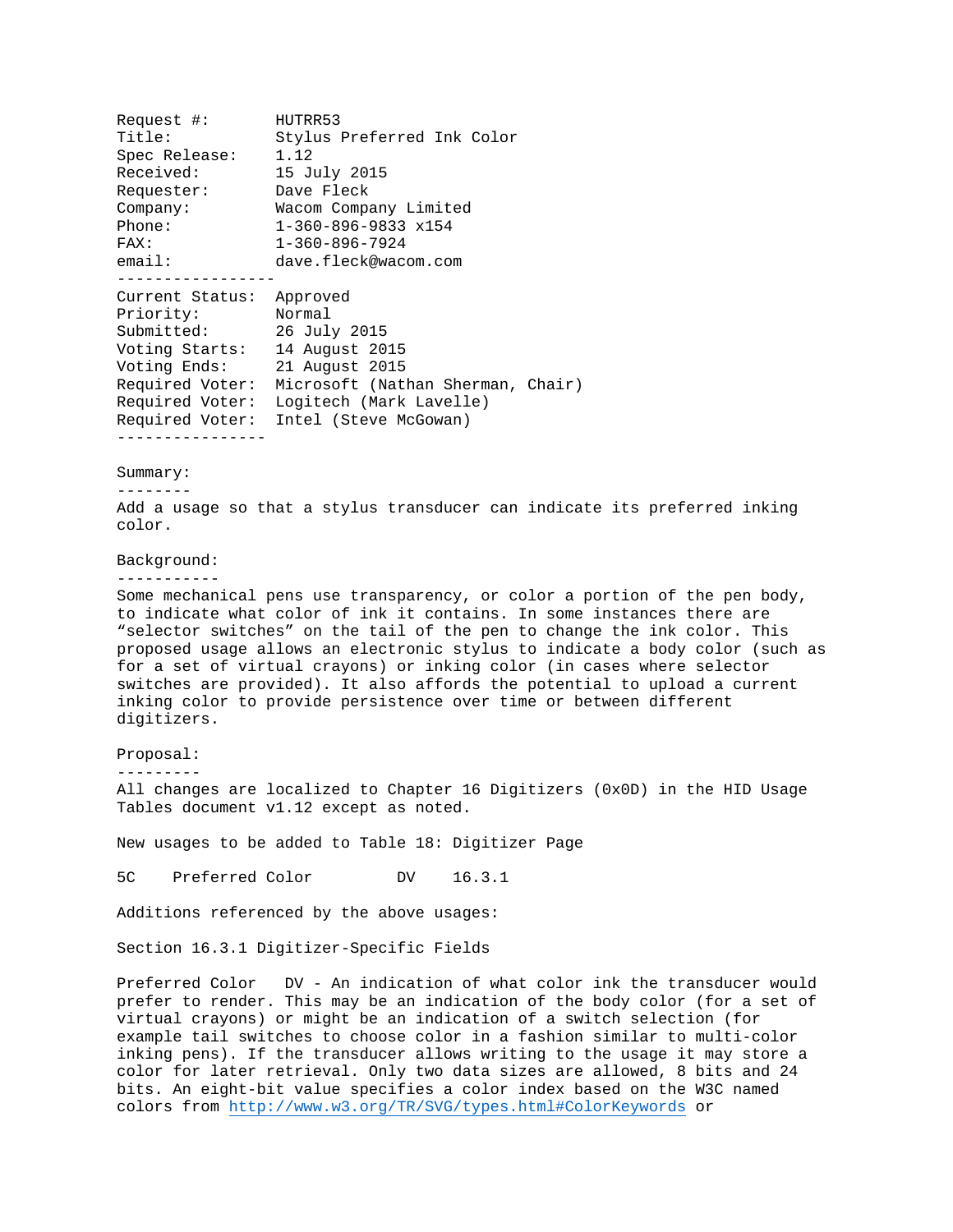http://www.w3.org/TR/css3-color/ with the elimination of the grey/gray duplicates. The color name to index mapping is presented in Appendix D: Indices for 8 Bit Preferred Colors. A value of 0xFF indicates no preferred color. A 24-bit value specifies three 8 bits values for RGB color in that order. It is not possible to indicate no preferred color when using 24 bit values. Change the following in Table 18 Digitizer Page: From: Usage ID: 47-FFFF Usage Name: Reserved To: Usage ID: 4A-50 Usage Name: Reserved Usage ID: 56-59 Usage Name: Reserved Usage ID: 5D-FFFF Usage Name: Reserved Appendix D: Indices for 8 Bit Preferred Colors Index Name RGB Values 0 AliceBlue #F0F8FF 1 AntiqueWhite #FAEBD7 2 Aqua +00FFFF 3 Aquamarine #7FFFD4 4 Azure #F0FFFF 5 Beige #F5F5DC 6 Bisque #FFE4C4 7 Black #000000 8 BlanchedAlmond #FFEBCD<br>9 Blue #0000FF #0000FF 10 BlueViolet #8A2BE2 11 Brown #A52A2A 12 BurlyWood #DEB887 13 CadetBlue **#5F9EA0** 14 Chartreuse #7FFF00 15 Chocolate #D2691E 16 Coral #FF7F50 17 CornflowerBlue #6495ED 18 Cornsilk #FFF8DC 19 Crimson #DC143C 20 Cyan #00FFFF 21 DarkBlue #00008B 22 DarkCyan #008B8B 23 DarkGoldenRod #B8860B 24 DarkGray #A9A9A9 25 DarkGreen #006400 26 DarkKhaki #BDB76B 27 DarkMagenta #8B008B 28 DarkOliveGreen #556B2F 29 DarkOrange #FF8C00 30 DarkOrchid #9932CC 31 DarkRed #8B0000

32 DarkSalmon #E9967A 33 DarkSeaGreen #8FBC8F 34 DarkSlateBlue #483D8B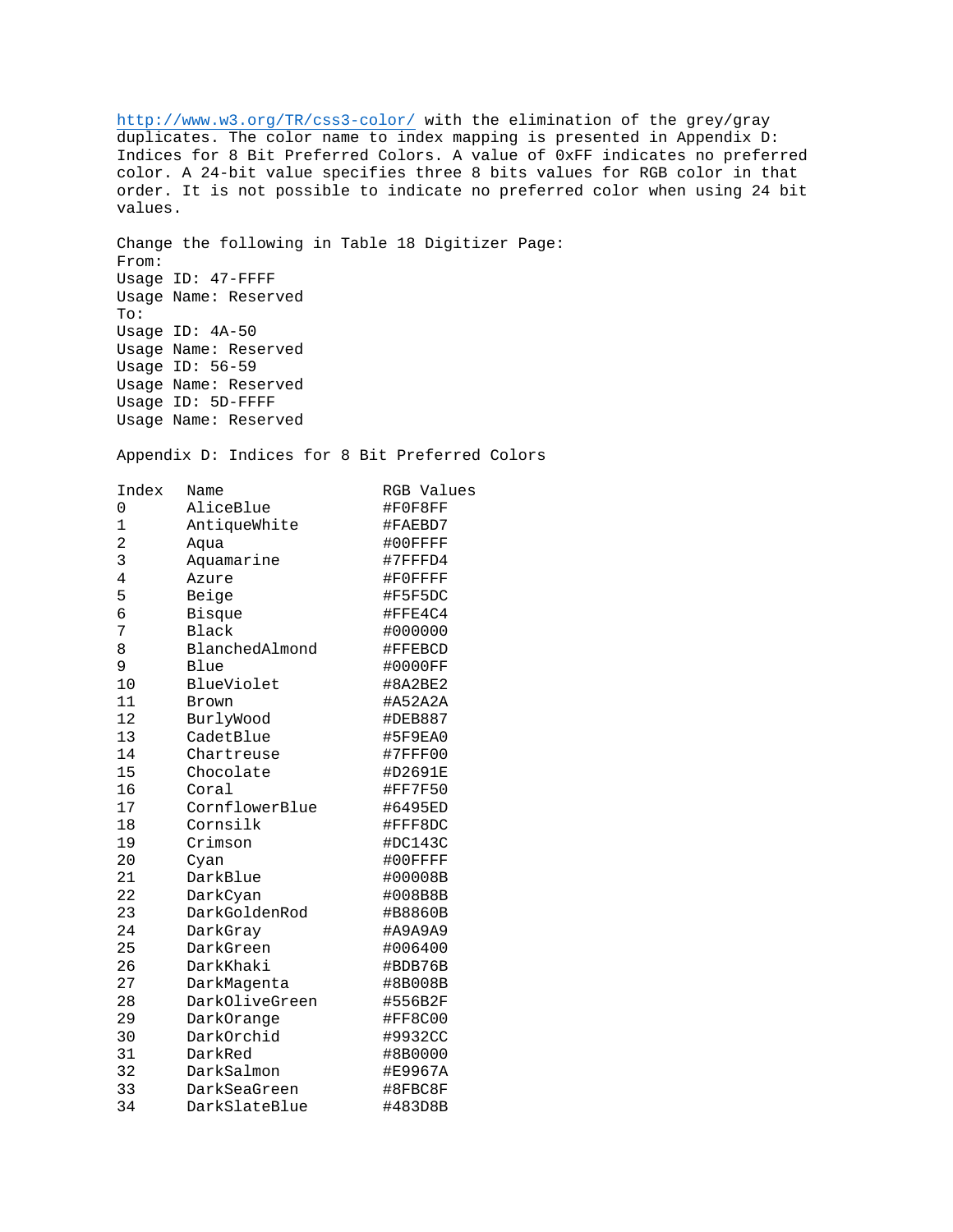| 35 | DarkSlateGray        | #2F4F4F |
|----|----------------------|---------|
| 36 | DarkTurquoise        | #00CED1 |
| 37 | DarkViolet           | #9400D3 |
| 38 | DeepPink             | #FF1493 |
| 39 | DeepSkyBlue          | #00BFFF |
| 40 | DimGray              | #696969 |
| 41 | DodgerBlue           | #1E90FF |
| 42 | FireBrick            | #B22222 |
| 43 | FloralWhite          | #FFFAF0 |
| 44 | ForestGreen          | #228B22 |
| 45 | Fuchsia              | #FF00FF |
| 46 | Gainsboro            | #DCDCDC |
| 47 | GhostWhite           | #F8F8FF |
| 48 | Gold                 | #FFD700 |
| 49 | GoldenRod            | #DAA520 |
| 50 | Gray                 | #808080 |
| 51 | Green                | #008000 |
| 52 | GreenYellow          | #ADFF2F |
| 53 | HoneyDew             | #F0FFF0 |
| 54 | HotPink              | #FF69B4 |
| 55 | IndianRed            | #CD5C5C |
| 56 |                      |         |
|    | Indigo               | #4B0082 |
| 57 | Ivory                | #FFFFF0 |
| 58 | Khaki                | #F0E68C |
| 59 | Lavender             | #E6E6FA |
| 60 | LavenderBlush        | #FFF0F5 |
| 61 | LawnGreen            | #7CFC00 |
| 62 | LemonChiffon         | #FFFACD |
| 63 | LightBlue            | #ADD8E6 |
| 64 | LightCoral           | #F08080 |
| 65 | LightCyan            | #E0FFFF |
| 66 | LightGoldenRodYellow | #FAFAD2 |
| 67 | LightGray            | #D3D3D3 |
| 68 | LightGreen           | #90EE90 |
| 69 | LightPink            | #FFB6C1 |
| 70 | LightSalmon          | #FFA07A |
| 71 | LightSeaGreen        | #20B2AA |
| 72 | LightSkyBlue         | #87CEFA |
| 73 | LightSlateGray       | #778899 |
| 74 | LightSteelBlue       | #B0C4DE |
| 75 | LightYellow          | #FFFFE0 |
| 76 | Lime                 | #00FF00 |
| 77 | LimeGreen            | #32CD32 |
| 78 | Linen                | #FAF0E6 |
| 79 | Magenta              | #FF00FF |
| 80 | Maroon               | #800000 |
| 81 | MediumAquaMarine     | #66CDAA |
| 82 | MediumBlue           | #0000CD |
| 83 | MediumOrchid         | #BA55D3 |
| 84 | MediumPurple         | #9370DB |
| 85 | MediumSeaGreen       | #3CB371 |
| 86 | MediumSlateBlue      | #7B68EE |
| 87 | MediumSpringGreen    | #00FA9A |
| 88 | MediumTurquoise      | #48D1CC |
| 89 | MediumVioletRed      | #C71585 |
| 90 | MidnightBlue         | #191970 |
| 91 | MintCream            | #F5FFFA |
|    |                      |         |